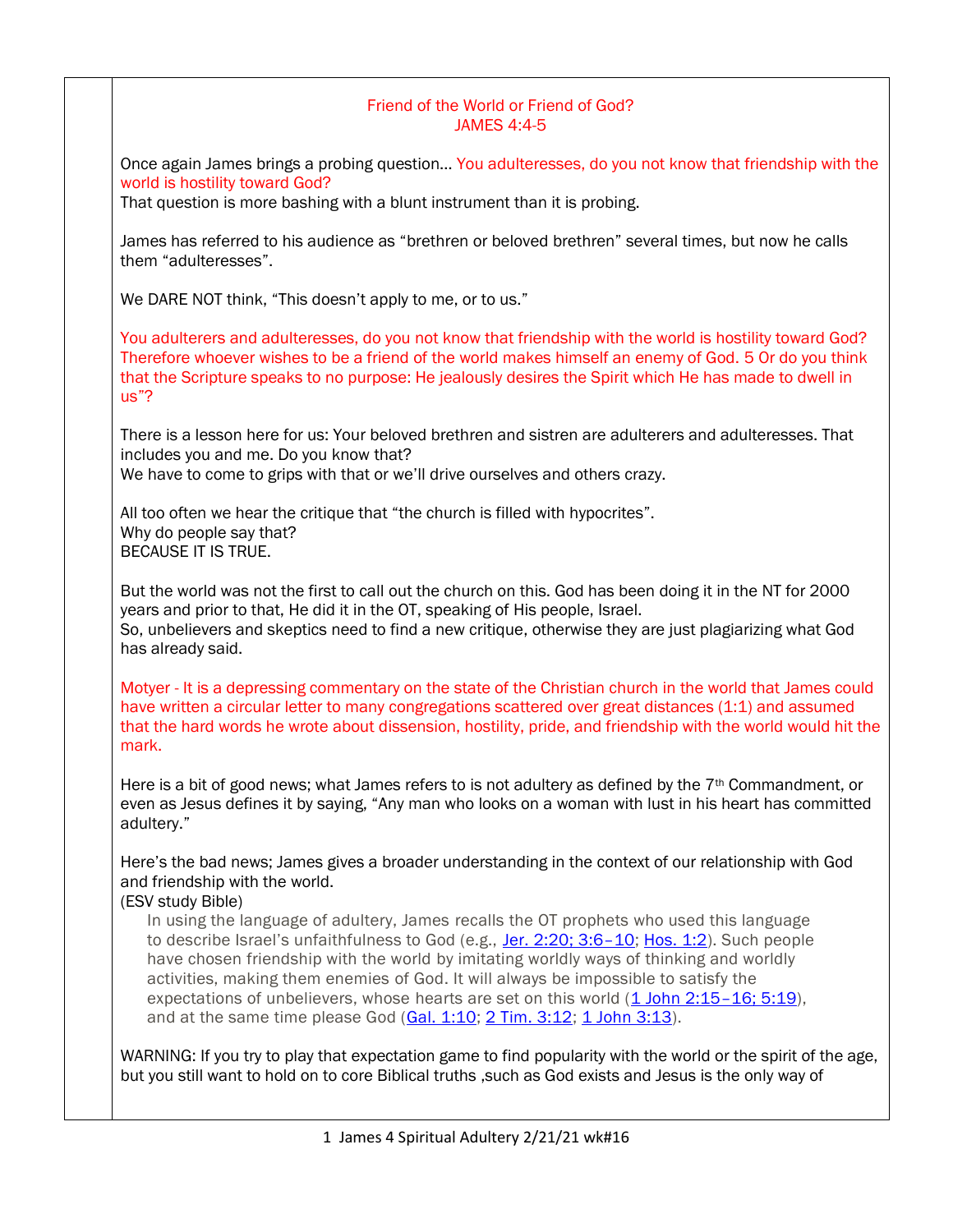salvation, it won't work. Once they find out about the bare bone profession that you hold to, they'll come after you for that.

If the world hates you, you know that it has hated Me before it hated you. 19 If you were of the world, the world would love *you as* its own; but because you are not of the world, but I chose you out of the world, because of this the world hates you. John 15:18

We have not believed those words of Jesus in our culture because we haven't had to. Many Christians throughout church history have known this their whole lives. We are beginning to get a taste of it. When the world seeks to push you so that you will bend, they won't stop until you break. No matter how much you bend, they'll still hate you, if you don't break. And once you break, they'll still hate you. The world still hates Jesus.

The world cannot hate you, but it hates Me because I testify of it, that its deeds are evil. Jn 7:7 The word of Christ continues to testify today that the deeds of the world are evil.

The WARNING ALSO CONTAINS THE SOLUTION

Use the love of God on your hearts – v. 4. Temptation and sin aren't issues of breaking rules, they deal with violating a love relationship. The sin process begins when your mind goes to bed with a desire that holds out a promise of happiness / well-being / significance/ worth and identity in something other than Christ.

Use the love of Christ on your hearts by seeing what he has done for you. He was tempted and resisted for YOU. He obeyed and lost God, for you!!! When we see the love of Christ for us at the Cross it undermines envy and lust in our hearts. (Eph 3:18ff) When our hearts are filled and content with Christ, then the desires are put in their place. They no longer rule or enslave us. Use the love of Christ in a proactive way to control or replace sinful or inordinate desires.

### THE PRIOR FAILURE IS THAT OF NOT RENEWING OUR HEARTS IN THE LOVE OF Christ THROUGH REPENTANT FAITH.

USE THE LOVE OF Christ TO RESIST SIN, NOT SIMPLY TO FIND FORGIVENESS. Use it to ward off spiritual adultery just as you would use love to ward off marital infidelity.

HOW? – Seeing our sin and God's provision for it, and the righteous record he gives us in Christ. When the wonder of forgiveness is fresh on the heart we find true contentment in it. When we know that our biggest and deepest need was and is forgiveness and that it has been met in Christ, we have a well of contentment that springs up in our lives. Humble submission to God and resistance to the devil are the result

YOU CAN'T PURSUE FRIENDHSIP WITH GOD AND BE FRIENDS WITH THE WORLD AT THE SAME TIME.

### Friendship with God vs. Friendship with the World

grace vs. performance. Godward focus vs. manward focus Biblically informed mind vs Taken captive by the spirit of the age Faith (Heb 11:6) vs. See, touch, feel

#### What is THE WORLD? 1 John 2

15 Do not love the world nor the things in the world. If anyone loves the world, the love of the Father is not in him. 16 For all that is in the world, the lust of the flesh and the lust of the eyes and the boastful pride of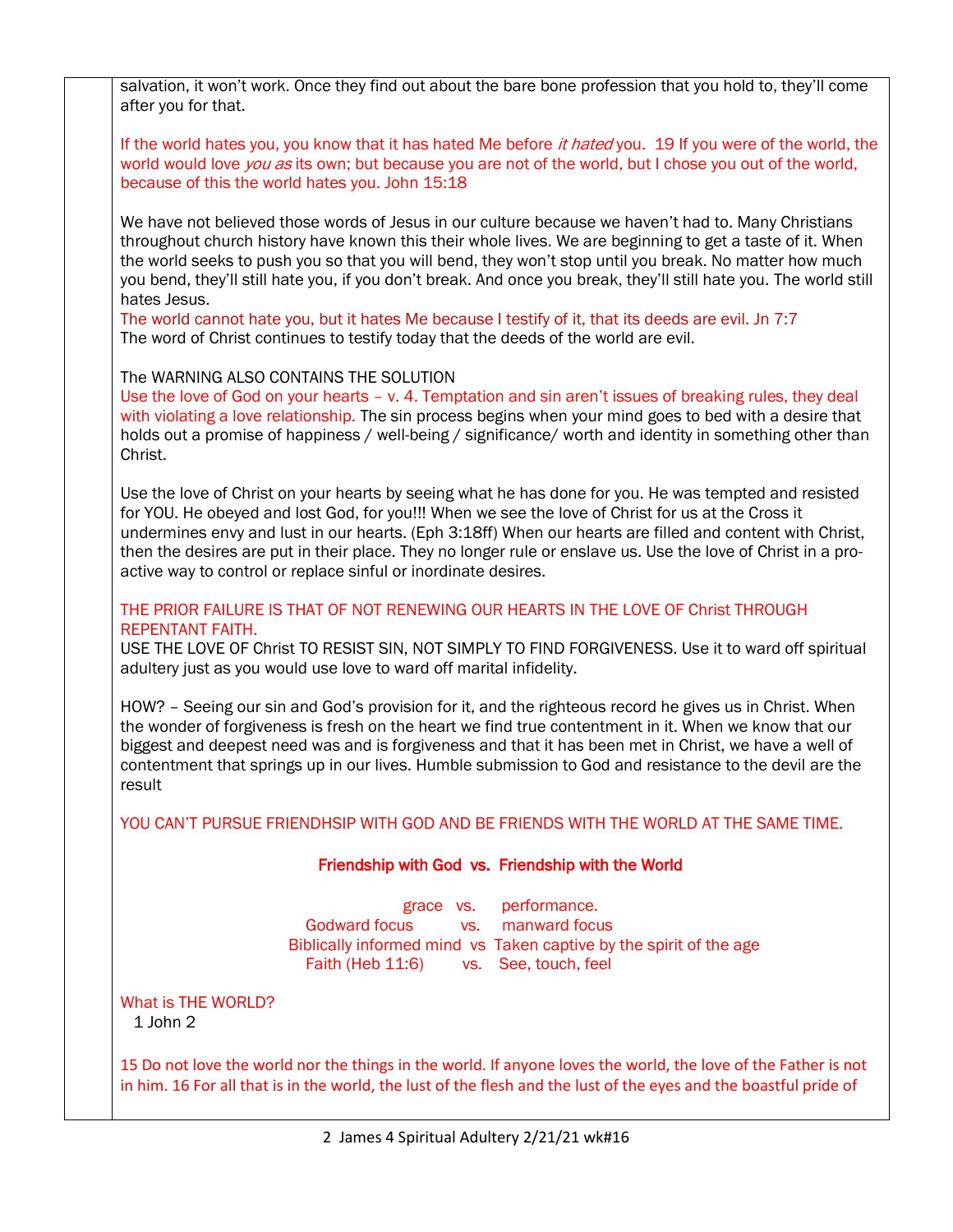life, is not from the Father, but is from the world. 17 The world is passing away, and also its lusts; but the one who does the will of God lives forever.

The "world" is a broad term that refers to a temporal worldview that is hostile toward God, His values, and His eternal kingdom. It includes the deceitful schemes of this present age and a life that is lived without regard to God. Worldliness is seeking our worth, significance, purpose, and reward in something other than God.

Friendship with the World is a way of saying, "God you don't and can't satisfy me. I've found something else more beautiful and more rewarding. You can't or won't satisfy me so I must look elsewhere."

Worldliness isn't merely the crude grasping for things or the following of gross practices in which outer indulgence is the key. It is also the respectable sin of many Christians who want to be "in" with the world and who consider friendship with the world an ideal. – Jay Adams

APPLICATION: HOW TO UNDERCUT 'FRIENDSHIP WITH THE WORLD' – Center your life calendar on personal AND corporate worship - 4<sup>th</sup> Commandment.

 It sets the pattern and priorities for our week and for our lives. It is NOT AUTOMATIC, but it is Essential.

"Friendship with the world" is NOT neutral. It is actually taking a step AWAY FROM friendship with God. We can't do both – friendship with the world AND friendship with God.

The God of heaven and earth, the God of grace and glory doesn't come into our lives to be a helper or side dish. Such a God can only be truly reflected when he is the CENTER, THE SWEETNESS AND THE MEANING OF OUR LIVES.

What are we saying about God when time with him, His Word, and His people become secondary to our agendas?

I KNOW YOU WANT ME TO TELL YOU WHAT 'FRIENDSHIP WITH THE WORLD' LOOKS LIKE. WHAT'S ON THE LIST?

"Bob haired women and men with facial hair have taken a step toward friendship with the World. Don't drink, smoke, or chew or go with girls that do." I wish it were THAT EASY.

 Rather than focusing on "friendship with the world", let's zoom in on friendship with God. What v.4-5 tell us about our relationship with God:

# 1. v. 5 Love for God is exclusive – 1st Commandment

Verse 5 has long been a notoriously difficult statement to interpret. Without confusing you with the details, let me simply say that the "For" with which the verse begins obviously indicates that what is being said in v. 5 confirms what was said in v. 4. In other words, God is a jealous God who will brook no rivals, certainly not a rival spirit such as the spirit of the world. [Moo, 188-190; Tasker, 91] (Rayburn)

2 . Being a friend of God is not just platonic – We have friendship with God, but much more. The biblical images are those of a marriage, of God as the lover of our souls. These images are so deep ,and at times so intimate, that it makes us uncomfortable. Husband to a wife Jer. 2 Ez 16, Hosea etc. In v. 4 he says, "adulteresses". He call every person in the church an unfaithful wife.

EX : Hosea and Gomer is a picture of God and Israel. "Now you know what my life is like. "

The adulteress imagery conveys an important idea – We give our hearts and souls to something else in the same way that we give our bodies to someone in marital intimacy. Spiritually speaking, are you lying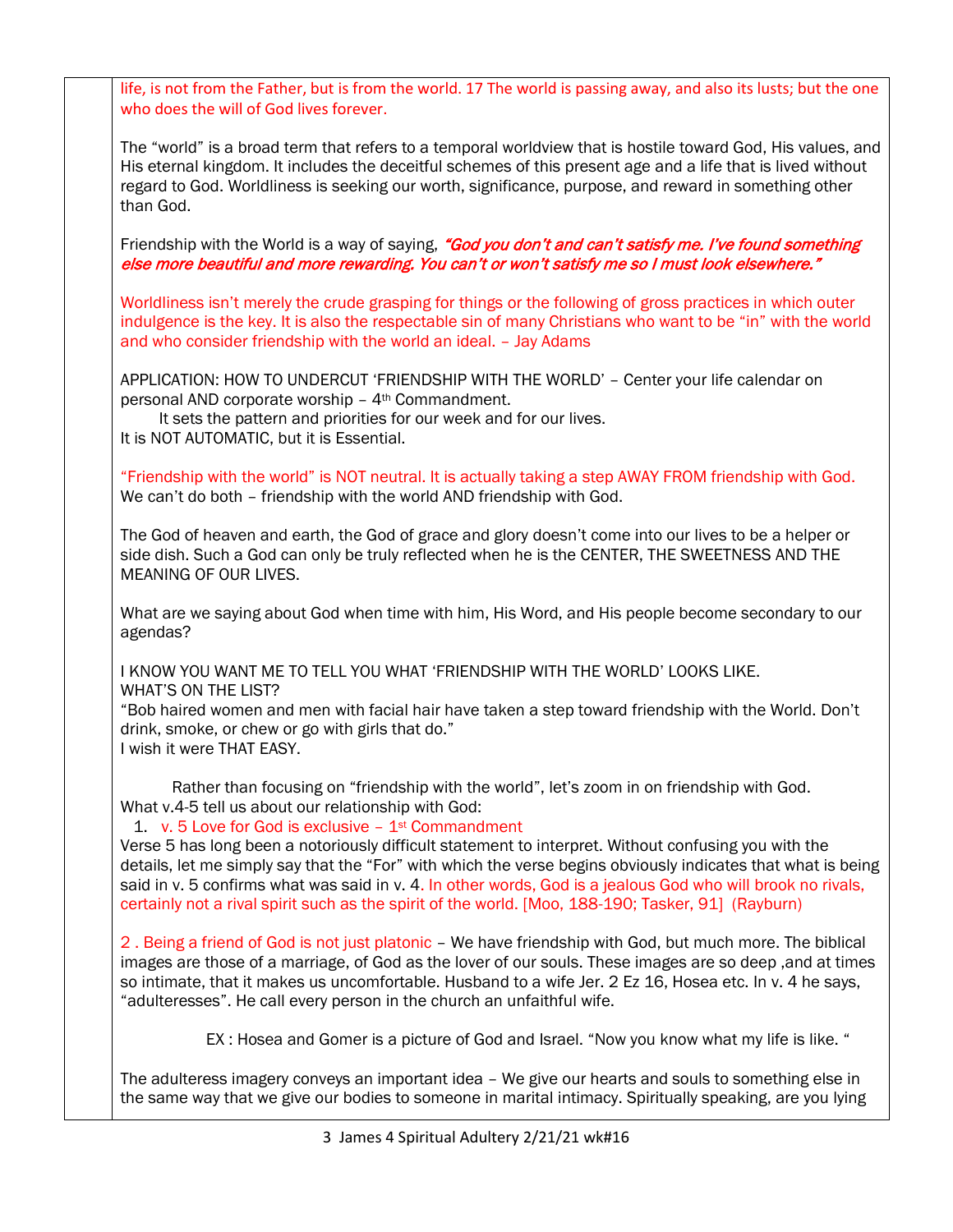down in the arms of something other than god? Where are you going to find your meaning and purpose? What does your heart fondle? Is it God, or something else, someone else – control, approval, success, morality, looking good, good kids, health, wealth, drugs, sex, rock n' roll? If we know what we have in God, we will not seek another. Think about what we have in Christ. (Col 3) 3. Our relationship with God is one of loving choice - you get married because you fall in love; it's the same with Christ. It is not a business partnership. You fall in love and give yourself, heart, mind, and soul. 4. It is a relationship of vulnerability and commitment The marriage metaphor teaches how to live. "Do I still have to obey the law? If I can never lose God's love, then why do I have to obey." This shows a lack of understanding of this relationship. EX: A man who asks, "Should I be faithful to my wife?" (He's probably NOT married) Why do you do what you do when you're in love? You want to please that person, not out of fear, but out of love. You want to please that person, you delight in his / her joy. A Christian sees the law in romantic terms, an expression of passions of our beloved. Don't lie =God loves truth. Wm Cowper Chorus: To see the Law by Christ fulfilled, To hear His pardoning voice, Changes a slave into a child And duty into choice. LOVE FOR God ISN'T MANIFESTED BY HOW CLOSE YOU CAN GET TO THE WORLD WITHOUT YIELDING TO TEMPTATION, IT IS MANIFESTED BY OUR COMMITMENT TO PURSUE A RELATIONSHIP WITH God. EX: Working with youth – A big issue was "How far can we go before it is sin?" THAT'S THE WRONG QUESTION and the wrong starting point. The RIGHT QUESTION is, "How can we glorify God in our relationship?" Many people don't realize how vulnerable and how perilous the life of faith is. We dare not take for granted the faithfulness of our own hearts, as if vigilance and conscious endurance were not continually necessary. BE ON THE ALERT! EX: Drifting while playing in the ocean. APPLICATION QUESTIONS? Are you being too friendly with the world? Do you see it as a danger? Are there things you say "No" too simply out of love for Christ? Are you doing something to avoid friendship with the world? You can't Pursue righteousness and be friends with the world at the same time. Are you more concerned about being seen as "cool" in the eyes of the world as about being holy in conduct and speech? Do you expect godliness and love for God to just happen because you go to church? Sporadic prayer and LITTLE Biblical engagement is like being married but never getting to "know" your spouse. (Sadly, that is an all too common problem, but is a topic for another time.) Is bible reading just information exchange? Get real before God, be vulnerable, an inter-communication. God speaks this way with this imagery because what is possible is beyond imagination. It would have been enough for us to just be forgiven, but God makes us beloved children and gives us HIMSELF.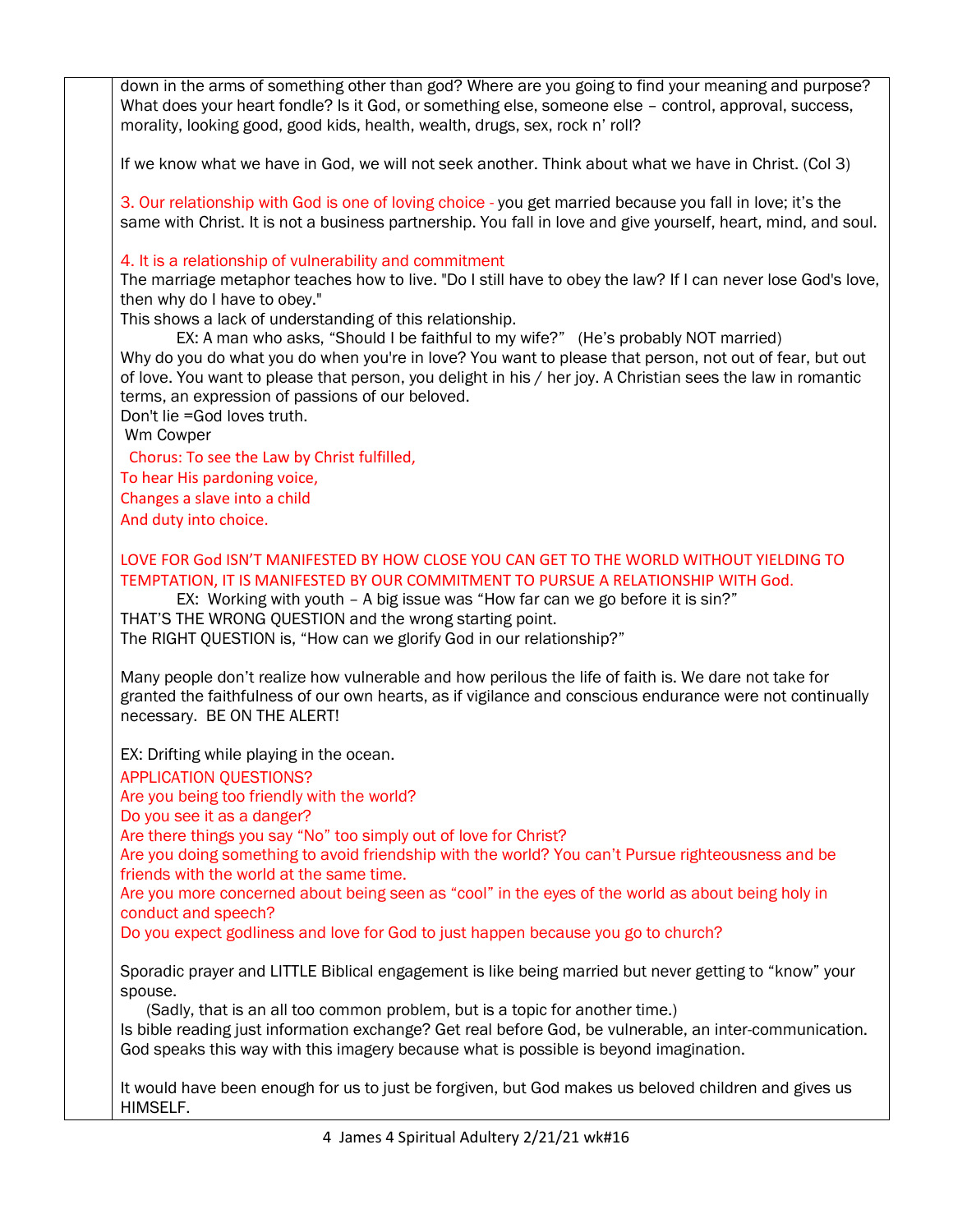This sets us up for next week:

. 8 Draw near to God and He will draw near to you.